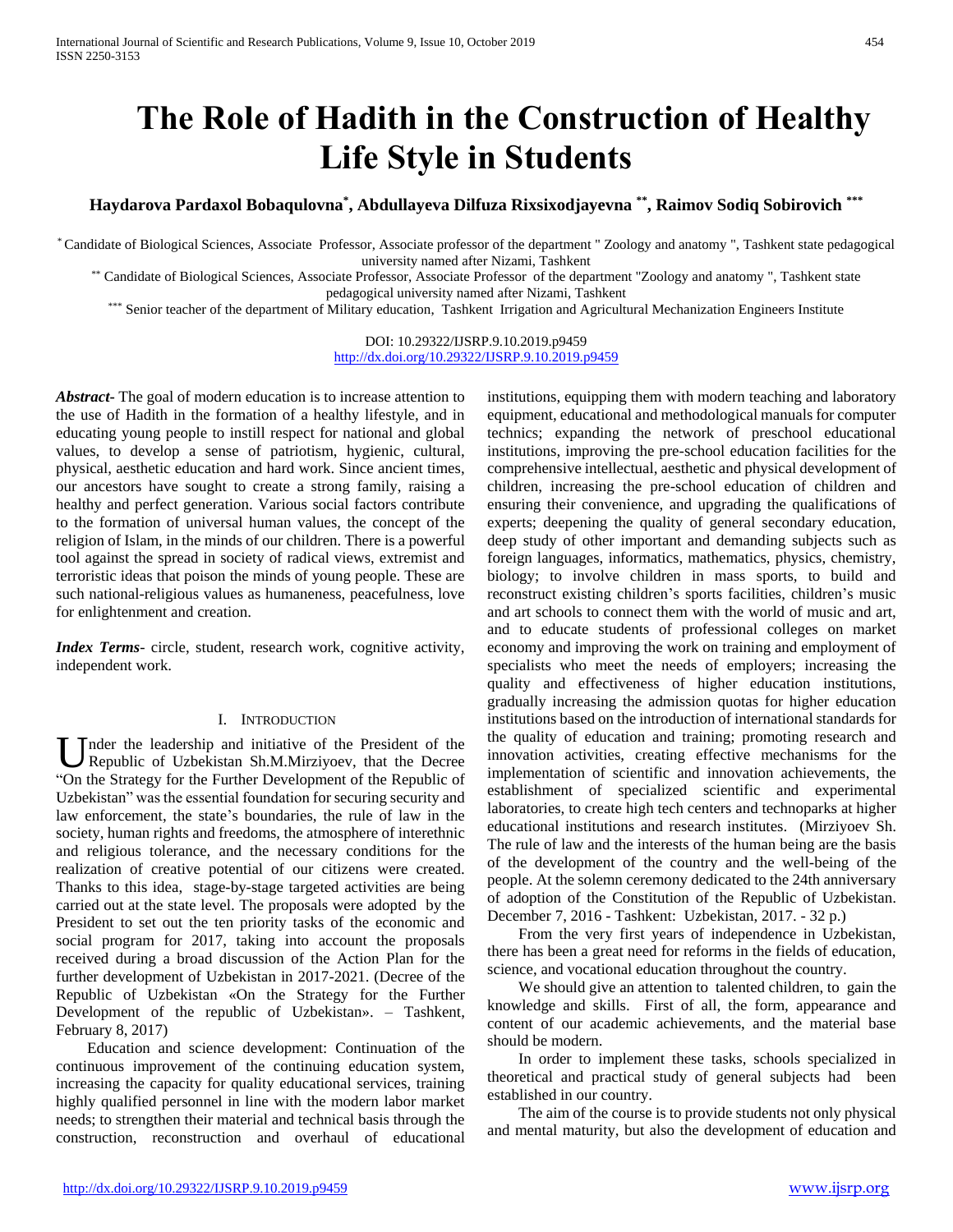upbringing through the combination of teaching content, teaching methods, tools and forms, and an independent, economic, and the need to focus on developing critical thinking skills.

Besides we should view following tasks:

- Development of medical and hygienic knowledge of students, introduction of specific changes into the plans of spiritual and enlightenment works, taking into account the family life of a healthy generation;

- Organization of sports competitions, thematic nights, contests for the strengthening of students'' health;

- Strengthening of students' attention to education of national and universal values in the process of teaching, patriotism, moral ethical, hygienic, sexual, physical, aesthetic, and labor;

- organization of training on the basis of information communication and pedagogical technologies;

- focus on improving the efficiency of the acquired knowledge, skills and skills acquired by the students in the SES;

- Implementation of comprehensive development through the use of personality-focused technology of in-service training in all segments of the education system;

- To provide a healthy lifestyle for young people inside the classroom and outside the classroom;

- To take measures to protect young people from various illtreatment and defective "mass culture" attacks.

 Teaching young people to think freely begins firstly with the creation of world knowledge. The basis of such knowledge is the study of nature, its living organisms. Only those young people who can accurately interpret natural phenomena have their own ideas and ideas.

 Using the hadiths to form a healthy lifestyle in students, the aim is to increase the emphasis on respect for the national and universal values of young people in the educational process, respect for patriotism, moral, hygienic, physical, aesthetic, and labor education.

 The modern teaching process uses new forms and methods of presenting information to the student, which is widely used as a tool to increase the efficiency of teaching. As a result, the student's activity in the classroom has been enhanced.

 It should be noted that in today''s world it is important to set the optimum load on the student, and firstly, the student will have the required knowledge of the curriculum, and secondly, the student will have enough time for his / her own needs off. More importantly, factors that affect the physical development, occupational health, and health of students.

 The vital processes in all human tissues and organs are controlled by the central nervous system. Improving mental and physical activity, such as upbringing, learning, and craftsmanship throughout the lifetime of a human being depends on the functional status of the nerve centers in the cerebral cortex.

 The function of the brain can be suppressed for two different reasons. First, congenital defects in brain tissue, brain drainage caused by various diseases, injuries after delivery; Secondly, the functional disorders of the brain, that is, the hygienic requirements of the brain, can cause neurosis, nervous disorders.

 Improvement of youth policy: Strengthening of their social activity in the process of upbringing of loyal young people, deepening of democratic reforms and development of civil society, physically healthy, spiritually and intellectually developed, self-centered, employment of graduates of vocational and higher educational institutions and involvement of private entrepreneurship, support and implementation of creative and intellectual potential of the younger generation, formation of a healthy lifestyle among children and youth, wide involvement in education and sport; social protection of youth, creation of decent housing and social conditions for young families; organization of effective activity of government authorities, educational institutions, youth and other organizations in the implementation of youth policy. (Mirziyoev Sh. We build a free and prosperous democratic state of Uzbekistan. Speech at the joint session of the chambers of the Oliy Majlis on the occasion of the solemn meeting of the President of the Republic of Uzbekistan. - Tashkent: Uzbekistan, 2017. - 32 p.)

 Protecting our children from illusionary ideas into different ideologies, creating ideological immunity, protecting the younger generation from various influences, shaping healthy lifestyle skills among young people are being performed in family-community institutes and universities.

In conclusion, the education policy that has been implemented in recent years has its own fruit, and our children become educated. The traditions of Uzbek nationalism are condemned by the sophistication of children.

## **REFERENCES**

- [1] Decree of the President of the Republic of Uzbekistan "On the Strategy for the Further Development of the Republic of Uzbekistan". - Tashkent, February 8, 2017.
- [2] Mirziyoev Sh. The rule of law and the interests of the human being are the basis of the development of the country and the well-being of the people. At the solemn ceremony dedicated to the 24th anniversary of adoption of the Constitution of the Republic of Uzbekistan. December 7, 2016 - Tashkent: Uzbekistan, 2017. - 32 p.
- [3] Mirziyoev Sh. We build a free and prosperous democratic state of Uzbekistan. Speech at the joint session of the chambers of the Oliy Majlis on the occasion of the solemn meeting of the President of the Republic of Uzbekistan. - Tashkent: Uzbekistan, 2017. - 32 p.
- [4] Shakhmurova G.A. Increasing the health saving literacy of students as the important factor of strengthening of their reproductive healt. International Journal of Scientific and Research Publications, 2018. Volume 8, Issue 5. Р. 5-7.

## AUTHORS

First Author - Haydarova Pardaxol Bobaqulovna, Candidate of Biological Sciences, Associate Professor, Associate professor of the department " Zoology and anatomy ", Tashkent state pedagogical university named after Nizami, Tashkent **Second Author** – Abdullayeva Dilfuza Rixsixodjayevna, Candidate of Biological Sciences, Associate Professor, Associate Professor of the department "Zoology and anatomy ", Tashkent state pedagogical university named after Nizami, Tashkent **Third Author** – Raimov Sodiq Sobirovich, Senior teacher of the department of Military education, Tashkent Irrigation and Agricultural Mechanization Engineers Institute Shga2065@yandex.ru